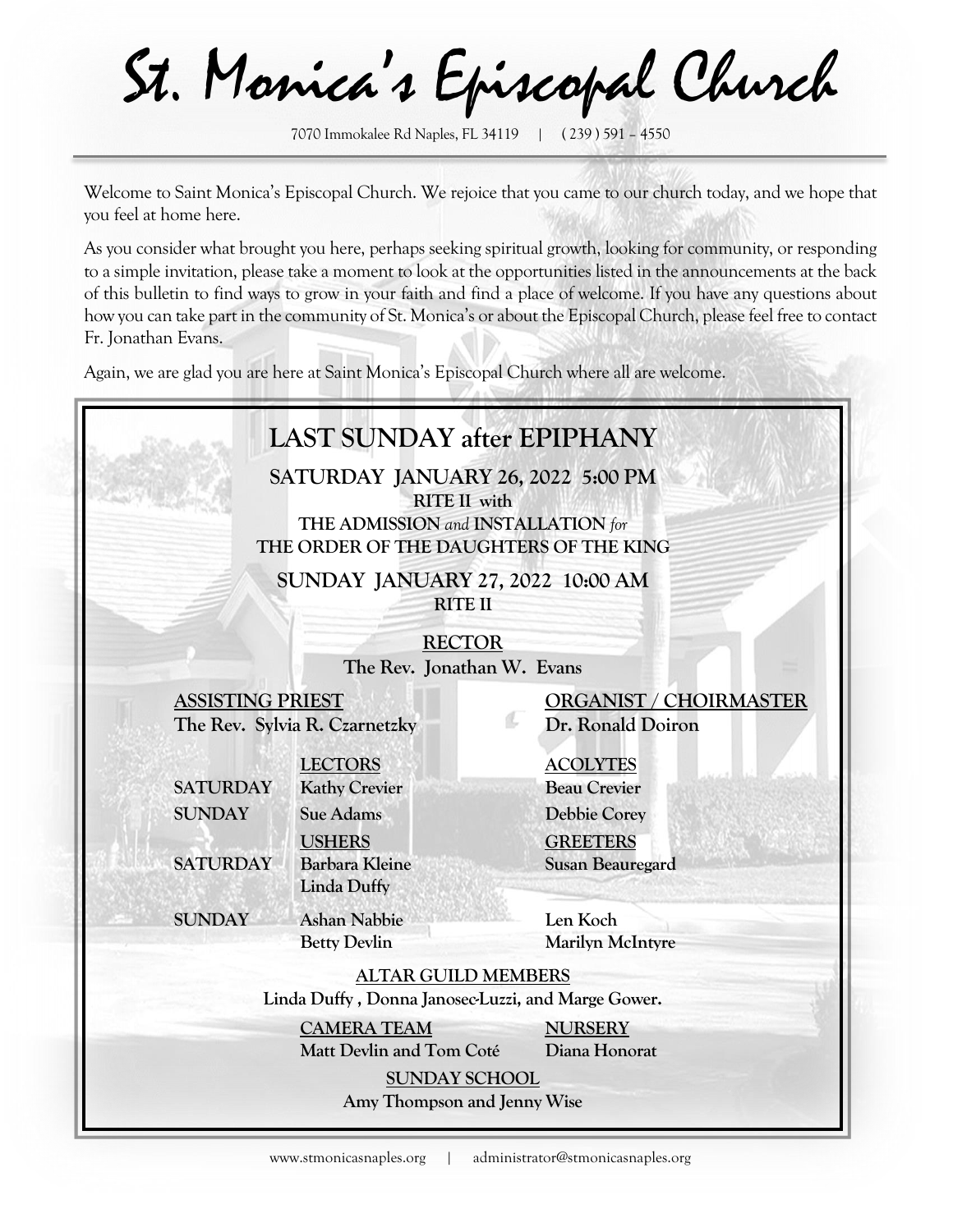|                                                        |  | Service begins with the lighting of the candles and the organ voluntary. |
|--------------------------------------------------------|--|--------------------------------------------------------------------------|
| Please use this time for silent prayer and meditation. |  |                                                                          |

| Voluntary | 5PM                              | Fantasia in C Major                                            | Johann Sebastian Bach   |
|-----------|----------------------------------|----------------------------------------------------------------|-------------------------|
|           | 10PM                             | With the Lord Begin Your Task<br>(St. Monica's Handbell Choir) | Peter Frank, Arr. Weber |
|           | <b>Welcome and Announcements</b> |                                                                |                         |

### **Welcome and Announcements**

| I icase surna as voa arc'aoic<br><b>Hymn in Procession</b> | Alleluia! Sing to Jesus! | Hymn 460 |
|------------------------------------------------------------|--------------------------|----------|
|                                                            | (omit stanza 5)          |          |

### **Opening Acclamation**

*Please stand as you are able*

Celebrant Blessed be God: Father, Son, and Holy Spirit. **People And blessed be his kingdom, now and for ever. Amen.**

### **Collect for Purity**

Almighty God, to you all hearts are open, all desires known, and from you no secrets are hid: Cleanse the thoughts of our hearts by the inspiration of your Holy Spirit, that we may perfectly love you, and worthily magnify your holy Name; through Christ our Lord. *Amen*.

**Gloria Glory to God in the Highest Robert Powell, S** – 280

**Glory to God in the highest, and peace to his people on earth. Lord God, heavenly King, almighty God and Father, we worship you, we give you thanks, we praise you for your glory. Lord Jesus Christ, only Son of the Father, Lord God, Lamb of God, you take away the sin of the world: have mercy on us; you are seated at the right hand of the Father: receive our prayer. For you alone are the Holy One, you alone are the Lord, you alone are the Most High, Jesus Christ, with the Holy Spirit, in the glory of God the Father. Amen.**

### **Collect of the Day**

| Celebrant     | The Lord be with you. |
|---------------|-----------------------|
| <i>People</i> | And also with you.    |
| Celebrant     | Let us pray.          |

O God, who before the passion of your only -begotten Son revealed his glory upon the holy mountain: Grant to us that we, beholding by faith the light of his countenance, may be strengthened to bear our cross, and be changed into his likeness from glory to glory; through Jesus Christ our Lord, who lives and reigns with you and the Holy Spirit, one God, for ever and ever. **Amen.**

# **The Word of God**

### *Please Be Seated*

### **The First Reading** Genesis 45 : 3 – 11, 15

Moses came down from Mount Sinai. As he came down from the mountain with the two tablets of the covenant in his hand, Moses did not know that the skin of his face shone because he had been talking with God. When Aaron and all the Israelites saw Moses, the skin of his face was shining, and they were afraid to come near him. But Moses called to them; and Aaron and all the leaders of the congregation returned to him, and Moses spoke with them. Afterward all the Israelites came near, and he gave them in commandment all that the Lord had spoken with him on Mount Sinai. When Moses had finished speaking with them, he put a veil on his face; but whenever Moses went in before the Lord to speak with him, he would take the veil off, until he came out; and when he came out, and told the Israelites what he had been commanded, the Israelites would see the face of Moses, that the skin of his face was shining; and Moses would put the veil on his face again, until he went in to speak with him.

Reader The Word of the Lord. **People Thanks be to God.**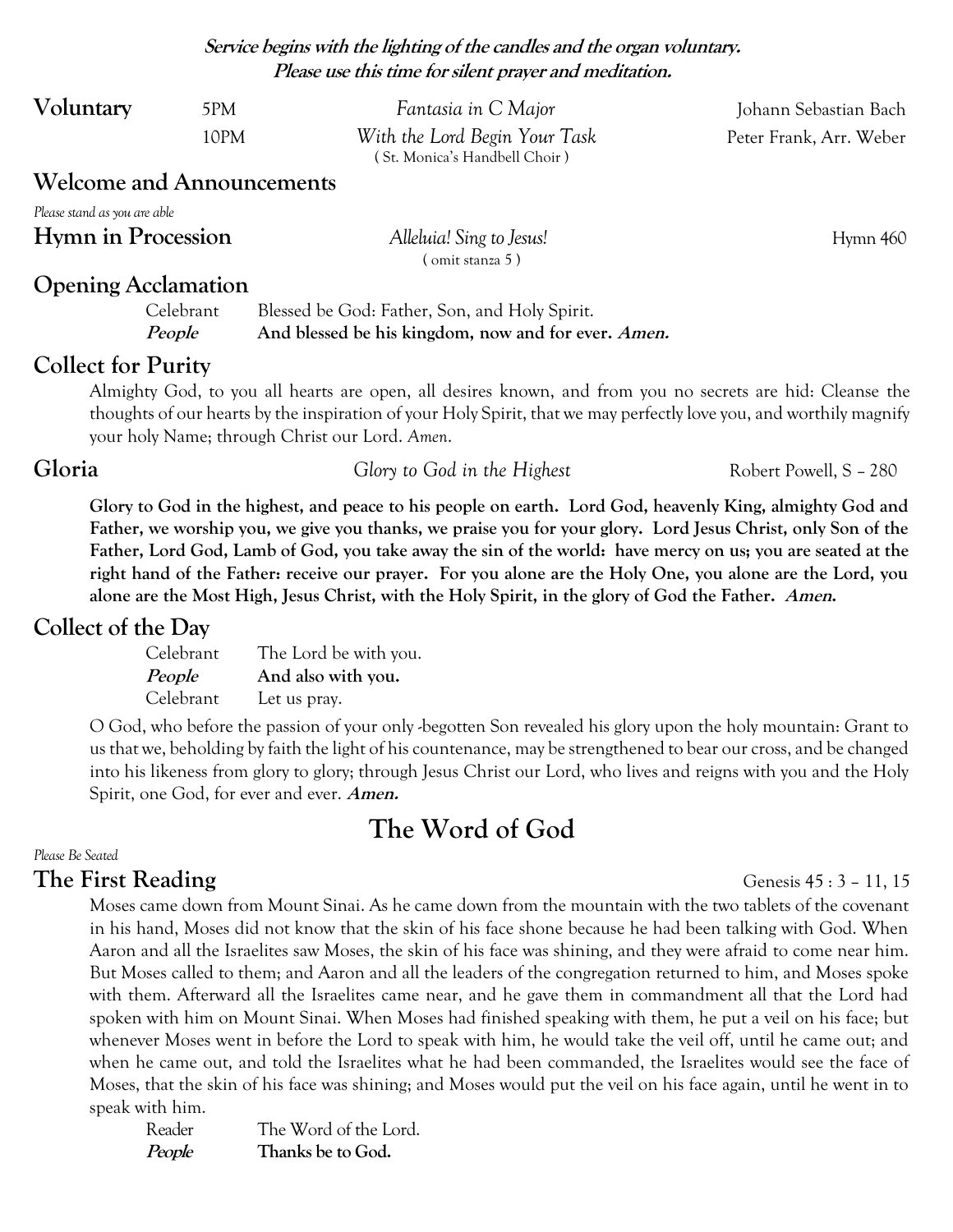

- 7 He spoke to them out of the pillar of  $/$  cloud;<sup>\*</sup> they kept his testimonies and the decree / that he / gave them.
- 8 O LORD our God, you answered / them indeed;\* you were a God who forgave them, yet punished them / for their / evil deeds.
- 9 Proclaim the greatness of the LORD our God and worship him upon his / holy hill;<sup>\*</sup> for the LORD our God / is the / Holy One.

## **The Second Reading** 2 Corinthians 3 : 12 – 4 : 2

Since, then, we have such a hope, we act with great boldness, not like Moses, who put a veil over his face to keep the people of Israel from gazing at the end of the glory that was being set aside. But their minds were hardened. Indeed, to this very day, when they hear the reading of the old covenant, that same veil is still there, since only in Christ is it set aside. Indeed, to this very day whenever Moses is read, a veil lies over their minds; but when one turns to the Lord, the veil is removed. Now the Lord is the Spirit, and where the Spirit of the Lord is, there is freedom. And all of us, with unveiled faces, seeing the glory of the Lord as though reflected in a mirror, are being transformed into the same image from one degree of glory to another; for this comes from the Lord, the Spirit.

Therefore, since it is by God's mercy that we are engaged in this ministry, we do not lose heart. We have renounced the shameful things that one hides; we refuse to practice cunning or to falsify God's word; but by the open statement of the truth we commend ourselves to the conscience of everyone in the sight of God.

| Reader | The Word of the Lord. |
|--------|-----------------------|
| People | Thanks be to God.     |

| Please stand as you are able |  |
|------------------------------|--|
| Gradual Hymn                 |  |

**Gradual Hymn** *O Wondrous Type! O Vision Fair* Hymn 137

**The Gospel** Luke 9 : 28 – 43 a

Celebrant The Holy Gospel of our Savior Jesus Christ according to Luke. **People Glory to you, Lord Christ.** 

Jesus took with him Peter and John and James, and went up on the mountain to pray. And while he was praying, the appearance of his face changed, and his clothes became dazzling white. Suddenly they saw two men, Moses and Elijah, talking to him. They appeared in glory and were speaking of his departure, which he was about to accomplish at Jerusalem. Now Peter and his companions were weighed down with sleep; but since they had stayed awake, they saw his glory and the two men who stood with him. Just as they were leaving him, Peter said to Jesus, "Master, it is good for us to be here; let us make three dwellings, one for you, one for Moses, and one for Elijah"--not knowing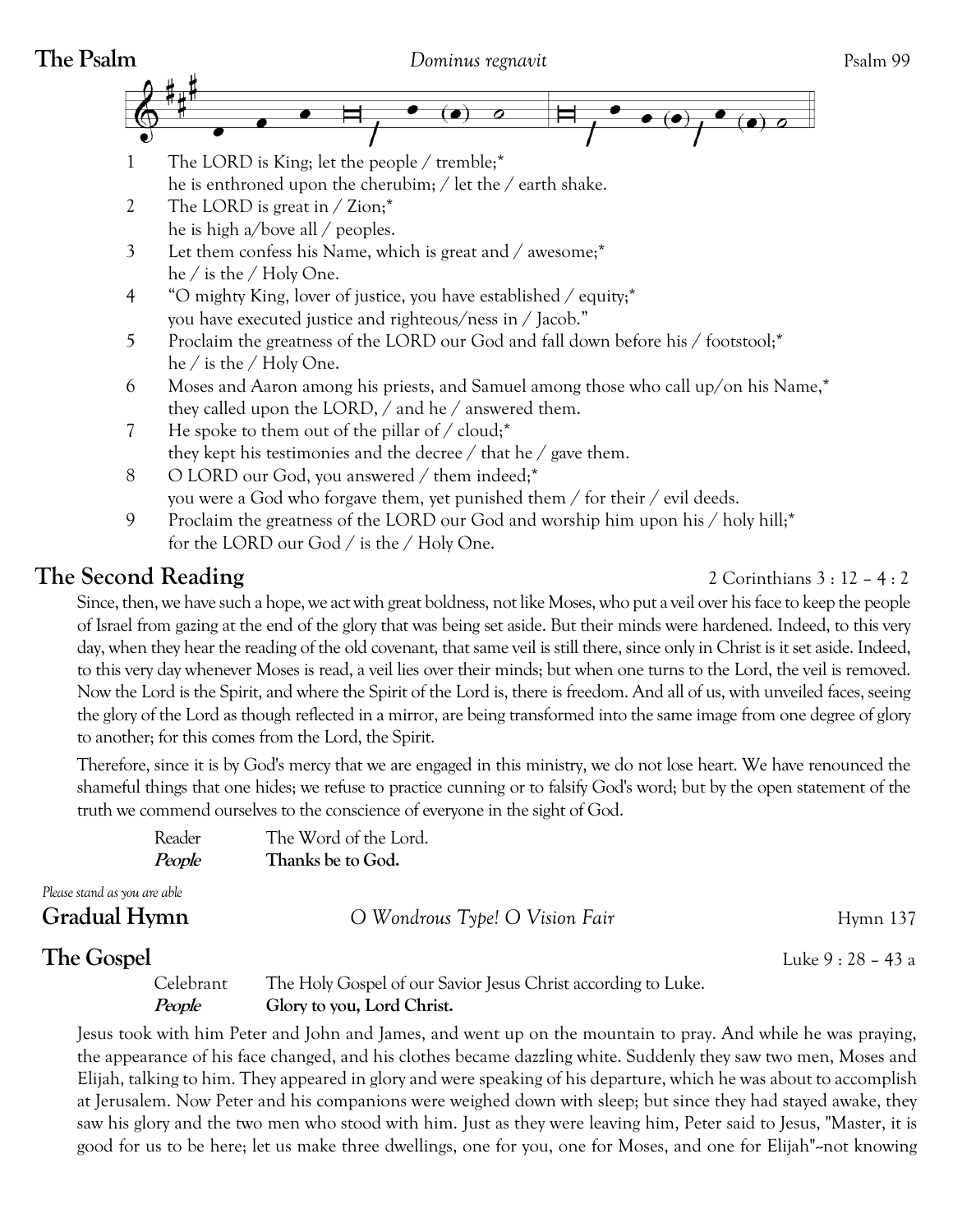what he said. While he was saying this, a cloud came and overshadowed them; and they were terrified as they entered the cloud. Then from the cloud came a voice that said, "This is my Son, my Chosen; listen to him!" When the voice had spoken, Jesus was found alone. And they kept silent and in those days told no one any of the things they had seen. On the next day, when they had come down from the mountain, a great crowd met him. Just then a man from the crowd shouted, "Teacher, I beg you to look at my son; he is my only child. Suddenly a spirit seizes him, and all at once he shrieks. It convulses him until he foams at the mouth; it mauls him and will scarcely leave him. I begged your disciples to cast it out, but they could not." Jesus answered, "You faithless and perverse generation, how much longer must I be with you and bear with you? Bring your son here." While he was coming, the demon dashed him to the ground in convulsions. But Jesus rebuked the unclean spirit, healed the boy, and gave him back to his father. And all were astounded at the greatness of God.

Celebrant The Gospel of the Lord. **People Praise to you, Lord Christ.** 

## **The Sermon** The Rev. Jonathan W. Evans

### **The Daughters of the King – Service of Admission and Installations** 5PM *Service* **–** *Please see insert*

*Please stand as you are able*

### **The Nicene Creed**

**We believe in one God, the Father, the Almighty, maker of heaven and earth, of all that is, seen and unseen. We believe in one Lord, Jesus Christ, the only Son of God, eternally begotten of the Father, God from God, Light from Light, true God from true God, begotten, not made, of one Being with the Father. Through him all things were made. For us and for our salvation he came down from heaven: by the power of the Holy Spirit he became incarnate from the Virgin Mary, and was made man. For our sake he was crucified under Pontius Pilate; he suffered death and was buried. On the third day he rose again in accordance with the Scriptures; he ascended into heaven and is seated at the right hand of the Father. He will come again in glory to judge the living and the dead, and his kingdom will have no end. We believe in the Holy Spirit, the Lord, the giver of life, who proceeds from the Father and the Son. With the Father and the Son he is worshiped and glorified. He has spoken through the Prophets. We believe in one holy catholic and apostolic Church. We acknowledge one baptism for the forgiveness of sins. We look for the resurrection of the dead, and the life of the world to come. Amen.**

*Please Stand, Knee,or Sit Reverently*

## **The Prayers of the People**

*The Leader and People pray responsively*

In peace, we pray to you, Lord God.

*Silence*

For all people in their daily life and work; **For our families, friends, and neighbors, and for those who are alone.** For this community, the nation, and the world; **For all who work for justice, freedom, and peace.** For the just and proper use of your creation; **For the victims of hunger, fear, injustice, and oppression.** For all who are in danger, sorrow, or any kind of trouble; **For those who minister to the sick, the friendless, and the needy.** For the peace and unity of the Church of God; **For all who proclaim the Gospel, and all who seek the Truth.** For Michael our Presiding Bishop, and Dabney our Bishop; and for all bishops and other ministers.

### **For all who serve God in his Church.**

For the special needs and concerns of this congregation.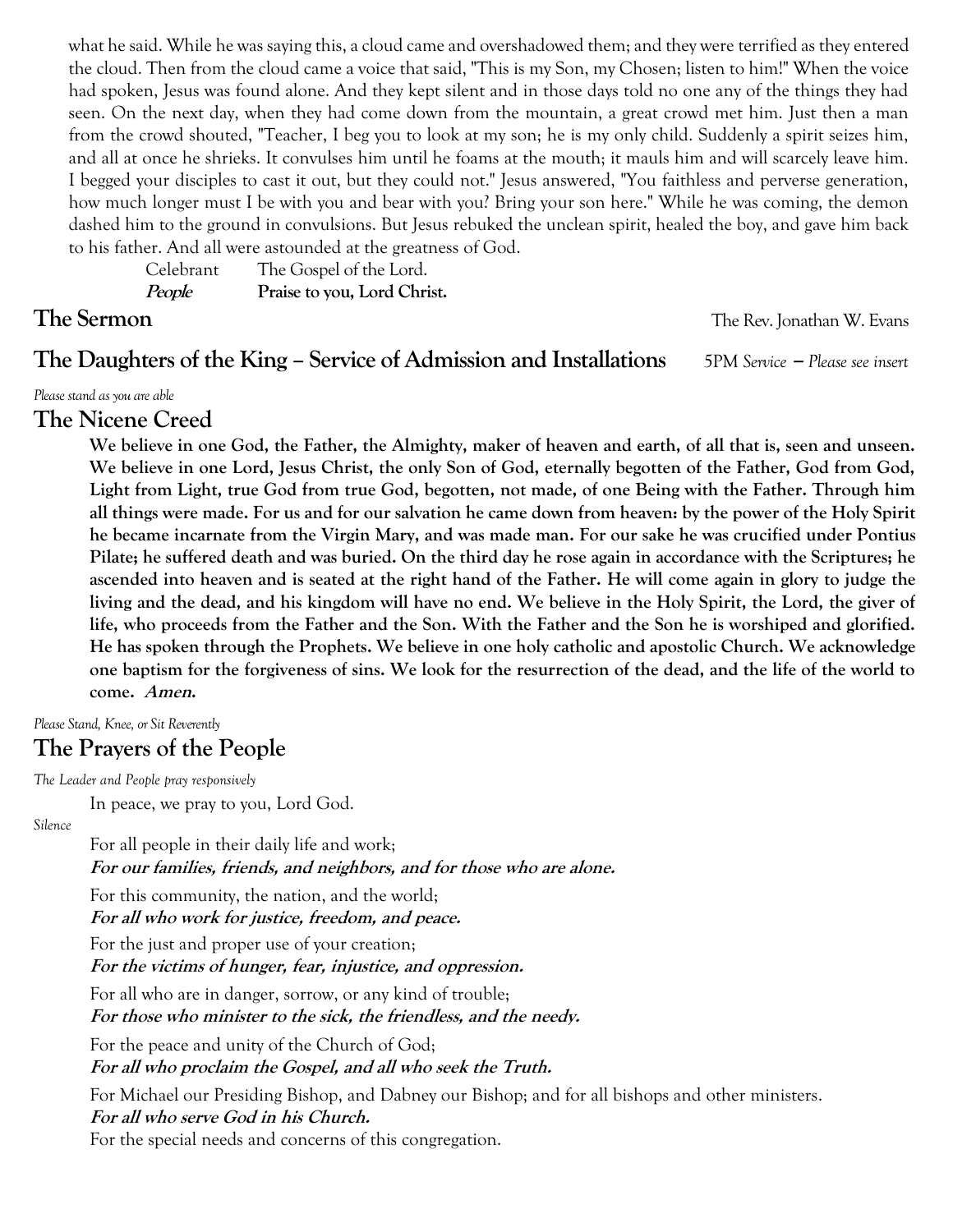*Silence*

*The People may add their own petitions*

Hear us, Lord;

### **For your mercy is great.**

We thank you, Lord, for all the blessings of this life.

*Silence*

*The People may add their own thanksgivings*

We will exalt you, O God our King;

### **And praise your Name for ever and ever.**

We pray for all who have died, that they may have a place in your eternal kingdom.

*Silence*

*The People may add their own petitions*

Lord, let your loving-kindness be upon them;

**Who put their trust in you.**

*Silence*

## **Concluding Collect**

O Lord our God, accept the fervent prayers of your people; in the multitude of your mercies, look with compassion upon us and all who turn to you for help; for you are gracious, O lover of souls, and to you we give glory, Father, Son, and Holy Spirit, now and forever. **Amen.**

## **Confession and Absolution**

|                               | Celebrant | Let us confess our sins against God and our neighbor.                                                                                                                                                                                                                                                                                                                                                                                                 |
|-------------------------------|-----------|-------------------------------------------------------------------------------------------------------------------------------------------------------------------------------------------------------------------------------------------------------------------------------------------------------------------------------------------------------------------------------------------------------------------------------------------------------|
| Silence may be observed.      |           |                                                                                                                                                                                                                                                                                                                                                                                                                                                       |
|                               | All       | Most merciful God, we confess that we have sinned against you in thought, word, and<br>deed, by what we have done, and by what we have left undone. We have not loved you<br>with our whole heart; we have not loved our neighbors as ourselves. We are truly sorry<br>and we humbly repent. For the sake of your Son Jesus Christ, have mercy on us and<br>forgive us; that we may delight in your will, and walk in your ways, to the glory of your |
|                               |           | Name. Amen.                                                                                                                                                                                                                                                                                                                                                                                                                                           |
|                               | Celebrant | Almighty God have mercy on you, forgive you all your sins through our Lord Jesus Christ,<br>strengthen you in all goodness, and by the power of the Holy Spirit keep you in eternal life.<br>Amen.                                                                                                                                                                                                                                                    |
| Please stand as you are able. |           |                                                                                                                                                                                                                                                                                                                                                                                                                                                       |
| The Peace                     |           |                                                                                                                                                                                                                                                                                                                                                                                                                                                       |
|                               | `elebrant | The peace of the Lord be always with you.                                                                                                                                                                                                                                                                                                                                                                                                             |

**People And also with you.**

# **The Holy Communion**

## **Offertory Sentence**

Ascribe to the Lord the honor due his Name; bring offerings and come into his courts.

# **During the Offering**

| Anthem    | 5PM  | Christ, Whose Glory Fills the Skies | Thomas Fredrick Candlyn |
|-----------|------|-------------------------------------|-------------------------|
|           |      | St. Monica's Choir                  |                         |
| Voluntary | 10AM | O Lord, We Praise You               | Arr. Jacob Weber        |
|           |      | St. Monica's Choir                  |                         |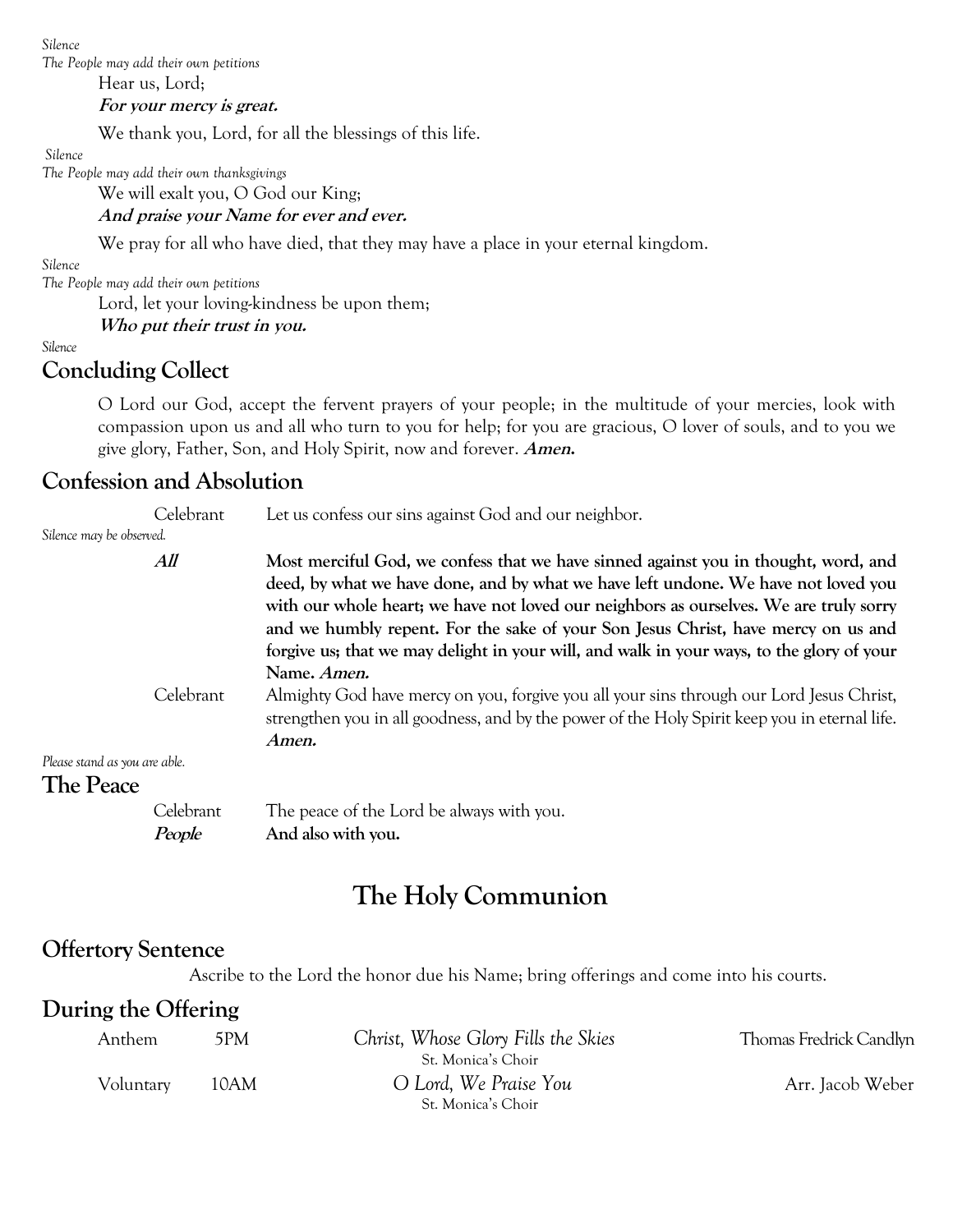

## **The Great Thanksgiving** *Eucharistic Prayer D, BCP 372*

| Celebrant     | The Lord be with you.                      |
|---------------|--------------------------------------------|
| People        | And also with you.                         |
| Celebrant     | Lift up your hearts.                       |
| People        | We lift them to the Lord.                  |
| Celebrant     | Let us give thanks to the Lord our God.    |
| <i>People</i> | It is right to give him thanks and praise. |

*The Celebrant continues*:

It is truly right to glorify you, Father, and to give you thanks; for you alone are God, living and true, dwelling in light inaccessible from before time and for ever. Fountain of life and source of all goodness, you made all things and fill them with your blessing; you created them to rejoice in the splendor of your radiance.

Countless throngs of angels stand before you to serve you night and day; and, beholding the glory of your presence, they offer you unceasing praise. Joining with them, and giving voice to every creature under heaven, we acclaim you, and glorify your Name, as we sing,

### **Sanctus and Benedictus** *Holy, Holy, Holy Lord* R. Proulx, S - 125

**Holy, holy, holy Lord, God of power and might, heaven and earth are full of your glory.**

### **Hosanna in the highest. Blessed is he who comes in the name of the Lord. Hosanna in the highest.**

*The Celebrant continues*:

We acclaim you, holy Lord, glorious in power. Your mighty works reveal your wisdom and love. You formed us in your own image, giving the whole world into our care, so that, in obedience to you, our Creator, we might rule and serve all your creatures. When our disobedience took us far from you, you did not abandon us to the power of death. In your mercy you came to our help, so that in seeking you we might find you. Again and again you called us into covenant with you, and through the prophets you taught us to hope for salvation.

Father, you loved the world so much that in the fullness of time you sent your only Son to be our Savior. Incarnate by the Holy Spirit, born of the Virgin Mary, he lived as one of us, yet without sin. To the poor he proclaimed the good news of salvation; to prisoners, freedom; to the sorrowful, joy. To fulfill your purpose he gave himself up to death; and, rising from the grave, destroyed death, and made the whole creation new.

And, that we might live no longer for ourselves, but for him who died and rose for us, he sent the Holy Spirit, his own first gift for those who believe, to complete his work in the world, and to bring to fulfillment the sanctification of all.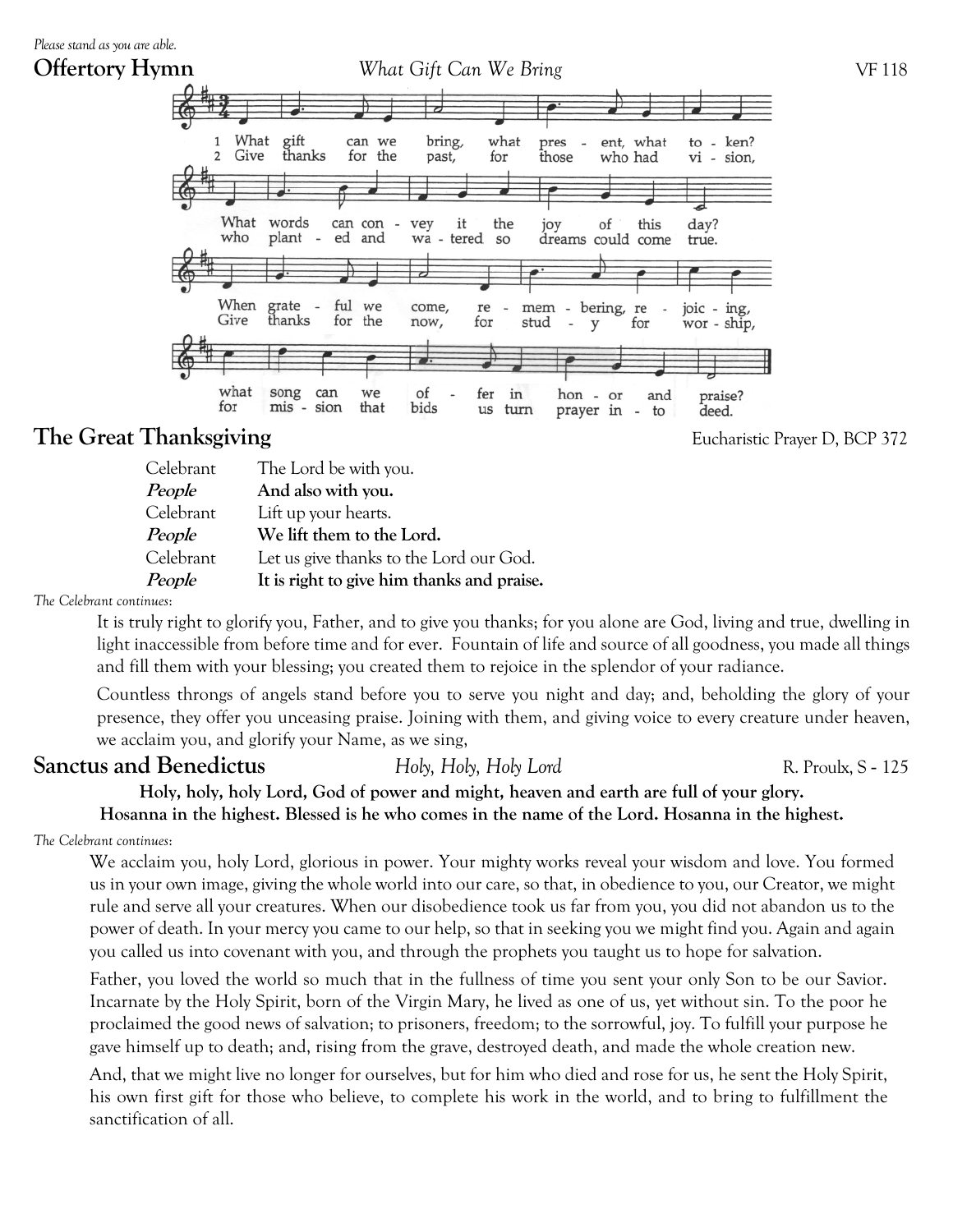When the hour had come for him to be glorified by you, his heavenly Father, having loved his own who were in the world, he loved them to the end; at supper with them he took bread, and when he had given thanks to you, he broke it, and gave it to his disciples, and said, "Take, eat: This is my Body, which is given for you. Do this for the remembrance of me."

After supper he took the cup of wine; and when he had given thanks, he gave it to them, and said, "Drink this, all of you: This is my Blood of the new Covenant, which is shed for you and for many for the forgiveness of sins. Whenever you drink it, do this for the remembrance of me."

Father, we now celebrate this memorial of our redemption. Recalling Christ's death and his descent among the dead, proclaiming his resurrection and ascension to your right hand, awaiting his coming in glory; and offering to you, from the gifts you have given us, this bread and this cup, we praise you and we bless you.

### **Memorial Acclamation** *We Praise You McNeil Robinson, S - 141*

# **We praise you, we bless you, we give thanks to you, and we pray to you, Lord our God.**

### *The Celebrant continues*:

Lord, we pray that in your goodness and mercy your Holy Spirit may descend upon us, and upon these gifts, sanctifying them and showing them to be holy gifts for your holy people, the bread of life and the cup of salvation, the Body and Blood of your Son Jesus Christ.

Grant that all who share this bread and cup may become one body and one spirit, a living sacrifice in Christ, to the praise of your Name.

Remember, Lord, your one holy catholic and apostolic Church redeemed by the blood of your Christ. Reveal its unity, guard its faith, and preserve it in peace.

And grant that we may find our inheritance with St. Monica all the saints who have found favor with you in ages past. We praise you in union with them and give you glory through your Son Jesus Christ our Lord.

Through Christ, and with Christ, and in Christ, all honor and glory are yours, Almighty God and Father, in the unity of the Holy Spirit, for ever and ever.

# **Amen** *Amen* McNeil Robinson, S – 147 **Amen. Amen. Amen.**

# **The Lord's Prayer**

As our Savior Christ has taught us, we now pray,

**Our Father in heaven, hallowed be your Name, your kingdom come, your will be done, on earth as in heaven. Give us today our daily bread. Forgive us our sin as we forgive those who sin against us. Save us from the time of trial, and deliver us from evil. For the kingdom, the power, the glory are yours, now and for ever. Amen.**

## **The Breaking of the Bread**

**Fraction Anthem** *Christ Our Passover* David Hurd, S – 154

*You are invited and encouraged to come to God's table. The communion bread is received on an outstretched palm. If you wish to receive a blessing instead of the sacrament, please cross your arms over your chest.*

| <b>Communion Anthem</b>         | 5PM | Thee We Adore (Based on Hymn 314)<br>St. Monica's Choir | Thomas Fredrick Candlyn |
|---------------------------------|-----|---------------------------------------------------------|-------------------------|
| <b>Communion Voluntary 10AM</b> |     | Chorale for Bells<br>St. Monica's Handbell Choir        | Johann Wolfgang Franck  |
|                                 |     | <u>n 1751 1010 1011 1011 1</u>                          |                         |

# **Communion Hymn** *Deck Thyself, My Soul, with Gladness* Hymn 339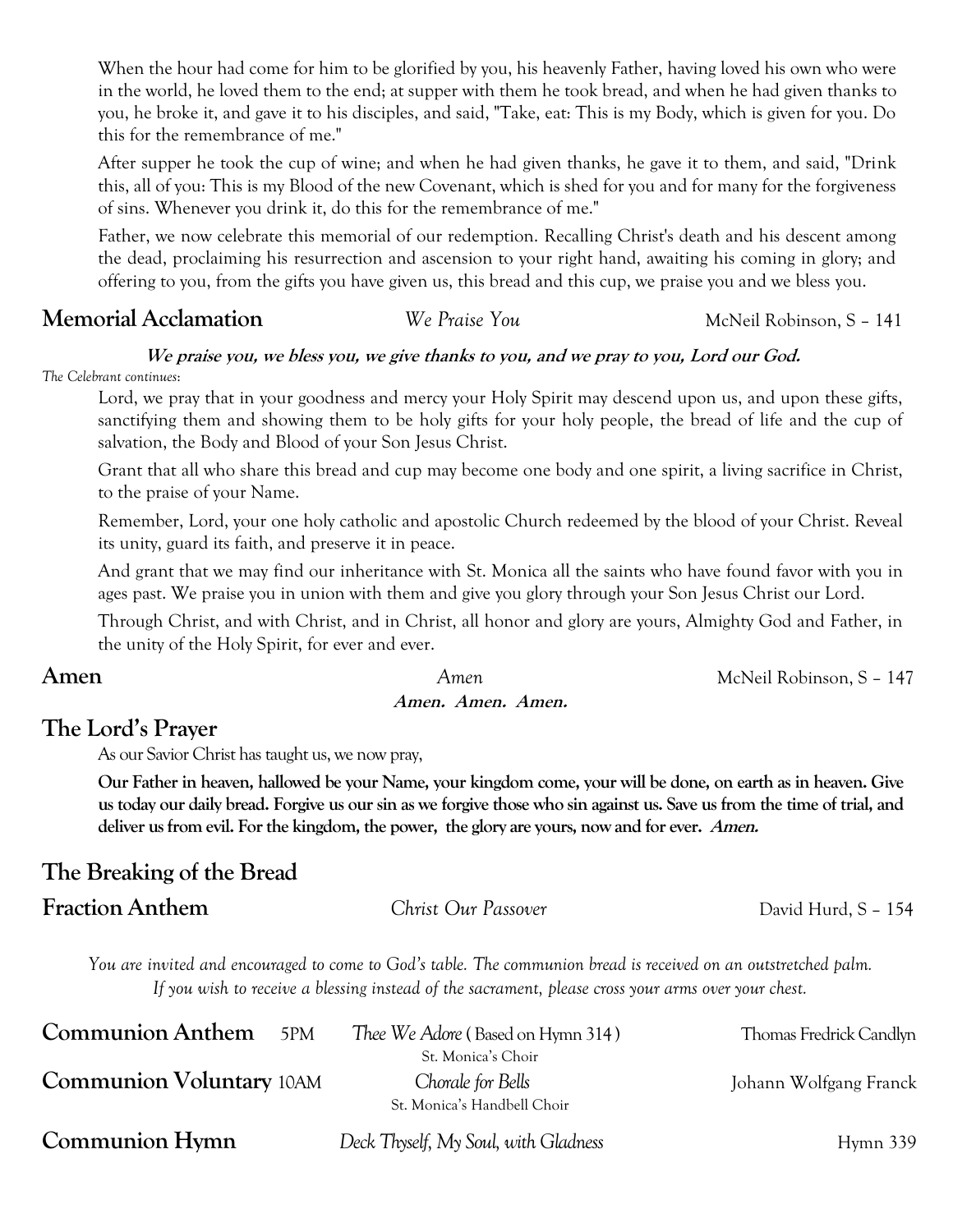*Please stand as you are able.*

### **Prayer of Thanksgiving**

**Almighty and everliving God, we thank you for feeding us with the spiritual food of the most precious Body and Blood of your Son our Savior Jesus Christ; and for assuring us in these holy mysteries that we are living members of the Body of your Son, and heirs of your eternal kingdom. And now, Father, send us out to do the work you have given us to do, to love and serve you as faithful witnesses of Christ our Lord. To him, to you, and to the Holy Spirit, be honor and glory, now and for ever. Amen.**

### **The Blessing**

### **The Dismissal**

| Celebrant<br>Thanks be to God.<br>People |  |             | Go in peace to love and serve the Lord.                                              |                             |  |
|------------------------------------------|--|-------------|--------------------------------------------------------------------------------------|-----------------------------|--|
| Hymn in Procession                       |  | 5PM<br>10AM | Lift High the Cross<br>Ye Watchers and Ye Holy Ones                                  | Hymn 473<br>Hymn 618        |  |
| Voluntary                                |  | 5PM<br>10AM | Carillon from 24 Pieces in a Free Style<br>Bell Paean<br>St. Monica's Handbell Choir | Louis Vierne<br>Derek Hakes |  |

### **Parishioners are invited to remain seated and listen to the final Voluntary or leave quietly to greet and converse with one another outside at the Coffee Hour.**

## **PARISH STAFF**

239 . 591 . 4550

RECTOR: The Rev. Jonathan W. Evans ext: 102 rector@stmonicasnaples.org ASSISTING PRIEST: The Rev. Sylvia Czarnetzky ext: SEXTON: Cesar Guzman

| 102 ICCIOI@stifformcashapics.org |
|----------------------------------|
| 104 sylviac@stmonicasnaples.org  |
|                                  |

- DIRECTOR OF MUSIC: Dr. Ronald Doiron ext: 105 rdoiron@stmonicasnaples.org
- ADMINISTRATOR: Laura Stamper ext: 101 administrator@stmonicasnaples.org
- COMPTROLLER: Maria Hayes, CPA ext: 103 finance@stmonicasnaples.org

### **VESTRY**

Scott McCurdy, Tom Coté, Beth Moss, Jenny Wise, Carol Hedman, Don Fuggi, Dick Rumpf, Kathy Connelly, and JoAnn Sarconi.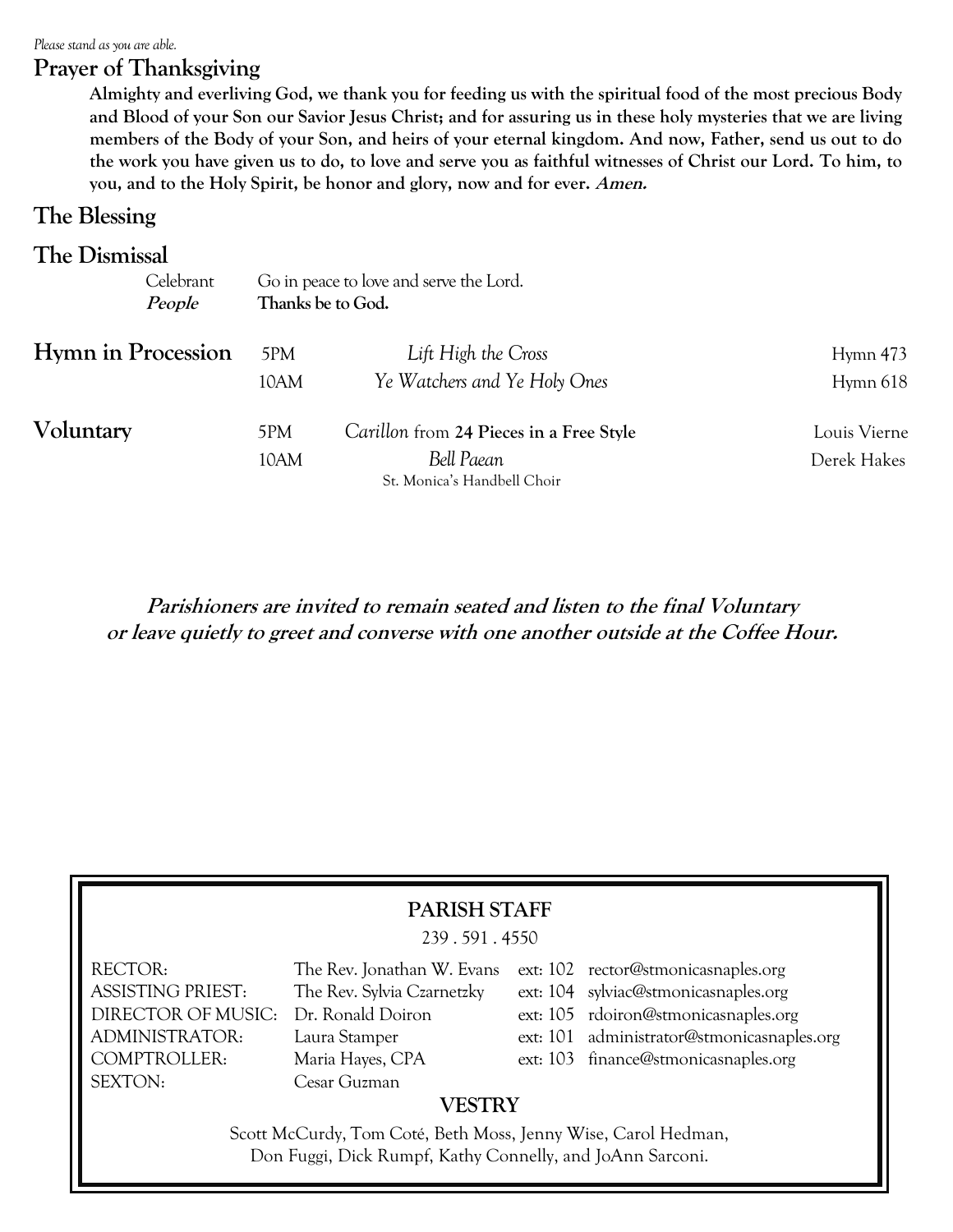# **THE SERVICE**

# *for* **ADMISSION** *of a* **NEW MEMBER INSTALLATION** *of* **NEW OFFICERS**

# *and*

# **INSTALLATION** *of a* **NEW CHAPLAIN**

*for* **SAINT MONICA'S EPISCOPAL CHURCH CHAPTER**

*of*



**The Reverend Jonathan W. Evans** *Rector Officiating*

**February 26th, 2022** at the **5 o'clock Holy Eucharist St. Monica's Episcopal Church** Naples, Florida

*Prayer and Service for the spread of Christ's Kingdom since 1885*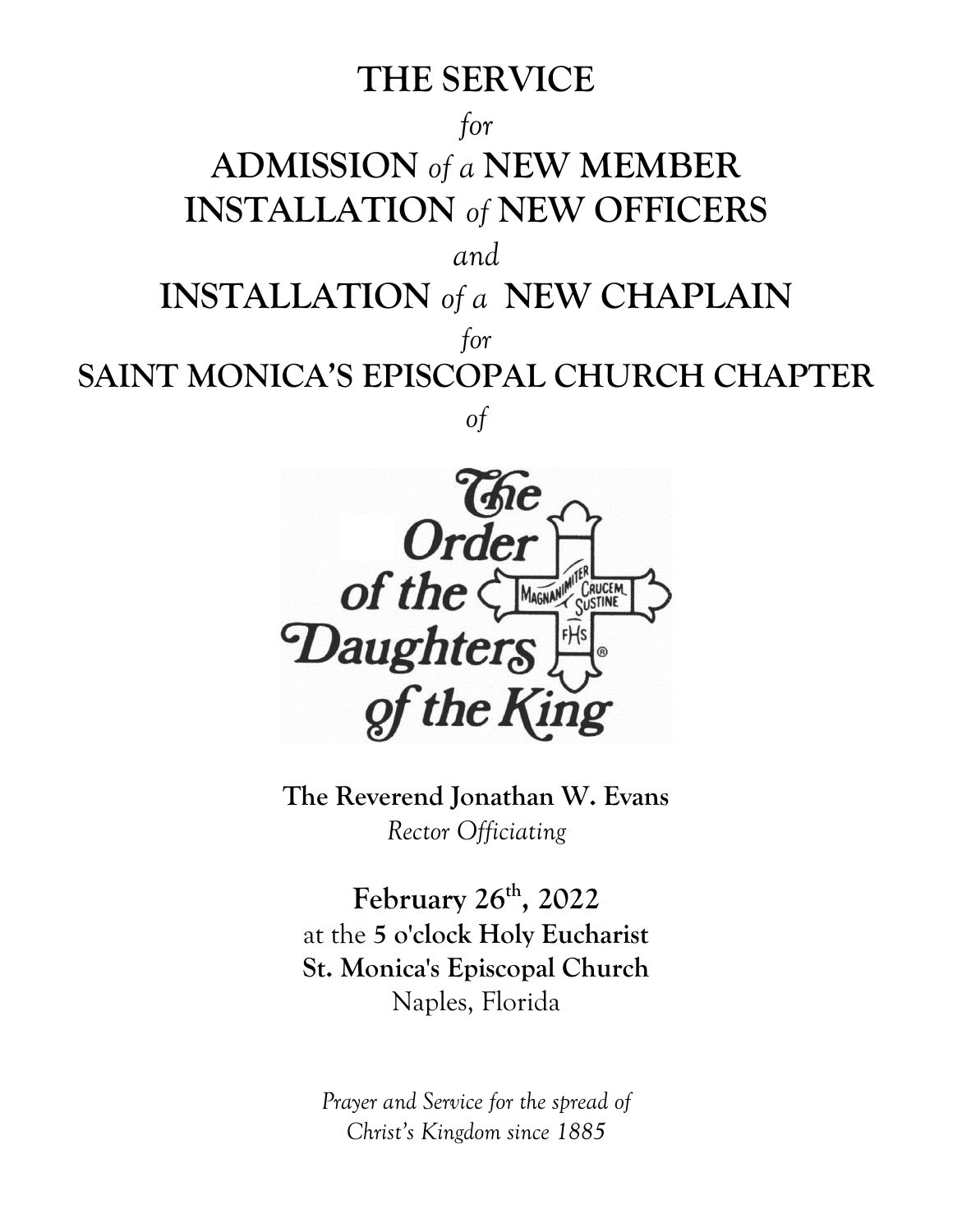*The Candidate for Admission, and all members of the St. Monica Chapter of The Daughters of the King, should come forward at this time.*

# **Admission of a New Member**

*The current President, Mary Gentzle, presents the candidate, Theresa Miller:*

| President:                            | It is my privilege to present Theresa Miller as a candidate for membership in The Order of<br>the Daughters of the King®.                                                                                                                                                                                                                                               |  |  |
|---------------------------------------|-------------------------------------------------------------------------------------------------------------------------------------------------------------------------------------------------------------------------------------------------------------------------------------------------------------------------------------------------------------------------|--|--|
| Clergy:                               | We are gathered here in the sight of God and before this congregation to admit her into The<br>Order of the Daughters of the King®. We commend her to your earnest prayers that she<br>may have grace to fulfill the obligations of the Order and that her labors may be to the glory<br>of God and to the welfare of all His people.                                   |  |  |
| (Addressing the Candidate)<br>Clergy: | The Daughters of the King is an Order for women whose mission is the extension of Christ's<br>Kingdom, especially among women and girls, through prayer, service, and evangelism.<br>Theresa, do you desire to become a member of the Order?                                                                                                                            |  |  |
| Candidate:                            | I do.                                                                                                                                                                                                                                                                                                                                                                   |  |  |
| Clergy:                               | Do you promise to obey faithfully the two Rules of the Order, the Rule of Prayer and the<br>Rule of Service? To offer your support to the clergy for the good of the parish, and the<br>extension of Christ's kingdom? To wear faithfully the cross of the Order? And to work for<br>its purposes, as God may give you the opportunity?                                 |  |  |
| Candidate:                            | I do, with God's help.                                                                                                                                                                                                                                                                                                                                                  |  |  |
| Clergy:                               | In the name of the Father and of the Son and of the Holy Spirit, I receive and admit you as<br>a member of the St. Monica Chapter of The Order of the King.                                                                                                                                                                                                             |  |  |
| (Addressing the congregation)         | Will you in the congregation support this woman in her ministry of prayer and service?                                                                                                                                                                                                                                                                                  |  |  |
| Congregation: We will.                |                                                                                                                                                                                                                                                                                                                                                                         |  |  |
| (Blessing the cross)<br>Clergy:       | Bless, O Lord, this cross and grant to your servant, now admitted into this Order, such an<br>abundance of your grace, that she may wear this sacred symbol in the spirit of humility, and<br>with devotion to the service of the King of kings. Amen.                                                                                                                  |  |  |
| (Presenting the cross to Theresa)     |                                                                                                                                                                                                                                                                                                                                                                         |  |  |
| President:                            | Accept and wear faithfully the cross of the Order, remembering the words of our Lord Jesus<br>Christ, "Take up your cross and follow me."                                                                                                                                                                                                                               |  |  |
| <b>New</b>                            |                                                                                                                                                                                                                                                                                                                                                                         |  |  |
| Member:                               | Almighty God, help me to pray so faithfully, that I may draw near to you and learn your will.<br>Help me to serve so joyfully that others may be drawn to you. May your Holy Spirit guide<br>me each day, that all I think, do, or say may be pleasing in your sight. I ask this all for the<br>sake of Him whose cross I wear, my King and Savior, Jesus Christ. Amen. |  |  |
| Clergy:                               | In accordance with the Constitution and By-Laws of the Order of the Daughters of the<br>King®, and my authority as Rector of this parish, I hereby declare you a new Member of the<br>St. Monica Chapter of the Daughters of the King. May God richly bless you in all your<br>efforts to the glory of His name. For His Sake. Amen.                                    |  |  |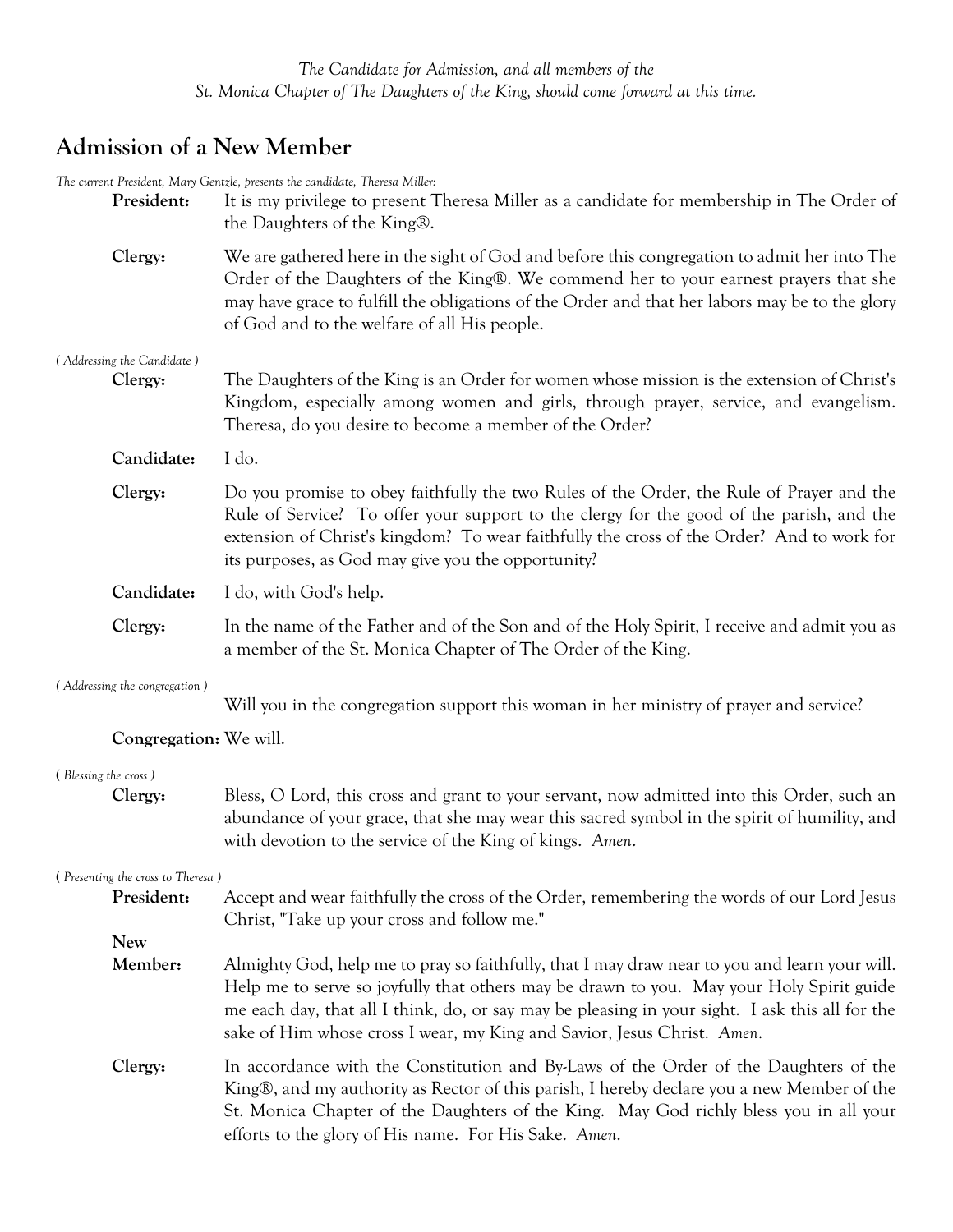## **Installation of Officers**

| The current President and the newly elected Officers please step forward. |                                                                                                                                                                                                                                                                                                                                                                                                      |                                      |                                                                                                                                                                                                                                                                                                 |  |  |
|---------------------------------------------------------------------------|------------------------------------------------------------------------------------------------------------------------------------------------------------------------------------------------------------------------------------------------------------------------------------------------------------------------------------------------------------------------------------------------------|--------------------------------------|-------------------------------------------------------------------------------------------------------------------------------------------------------------------------------------------------------------------------------------------------------------------------------------------------|--|--|
| Clergy:                                                                   | The new Officers of the Chapter will now be presented.                                                                                                                                                                                                                                                                                                                                               |                                      |                                                                                                                                                                                                                                                                                                 |  |  |
| President:                                                                | I present to you these members to be installed as new Officers of our Chapter.                                                                                                                                                                                                                                                                                                                       |                                      |                                                                                                                                                                                                                                                                                                 |  |  |
| Clergy:                                                                   | In the presence of God and each other, let us covenant with Him and with one another to<br>do the things we believe He would have us do, and try to do well whatever we attempt. Let<br>us offer ourselves to Him that He may continually work through us.                                                                                                                                           |                                      |                                                                                                                                                                                                                                                                                                 |  |  |
|                                                                           | Toni Strong<br>(President)                                                                                                                                                                                                                                                                                                                                                                           | Susan Beauregard<br>(Vice President) | Marilyn McIntyre<br>(Secretary-Treasurer)                                                                                                                                                                                                                                                       |  |  |
|                                                                           | Toni, Susan, and Marilyn, you have been chosen by these your friends to serve in a position<br>of responsibility. To you comes the call of leadership; upon all rests the obligation of<br>cooperation. Receiving now the responsibility placed upon you, will you agree to devote<br>yourselves to the tasks that your office demands, continually seeking to be used by your Lord<br>Jesus Christ? |                                      |                                                                                                                                                                                                                                                                                                 |  |  |
| Officers:                                                                 | We will, with God's help.                                                                                                                                                                                                                                                                                                                                                                            |                                      |                                                                                                                                                                                                                                                                                                 |  |  |
| (Addressing the candidates)                                               |                                                                                                                                                                                                                                                                                                                                                                                                      |                                      |                                                                                                                                                                                                                                                                                                 |  |  |
| Clergy:                                                                   | Members of the Order of the Daughters of the King®, your duty this coming term is to<br>cooperate with the officers you have chosen, and to work together with them to fulfill the<br>Rules of Prayer and Service here in this congregation and beyond.                                                                                                                                              |                                      |                                                                                                                                                                                                                                                                                                 |  |  |
| All                                                                       |                                                                                                                                                                                                                                                                                                                                                                                                      |                                      |                                                                                                                                                                                                                                                                                                 |  |  |
| Daughters:                                                                | undertake.                                                                                                                                                                                                                                                                                                                                                                                           |                                      | We promise to pray for and support and cooperate with our officers, offering our best efforts<br>to fulfill the mission of The Order. We declare our loyalty to our King, the Lord Jesus Christ,<br>to His church and its work, asking the Holy Spirit for guidance and strength in all that we |  |  |
| Clergy:                                                                   |                                                                                                                                                                                                                                                                                                                                                                                                      |                                      | May God richly bless you in all your efforts to the glory of His name. For His Sake. Amen.                                                                                                                                                                                                      |  |  |

# **Installation of a Chaplain**

*The new President and the retiring President now present the newly appointed Chaplain.*

**Presenters:** I present to you in the love of God The Rev. Sylvia Czarnetzky to be a Chaplain for the St. Monica's chapter of The Order of the Daughters of the King®, in the Diocese of Southwest Florida, Province IV, of the Episcopal Church. To you comes the call to be a spiritual guide and advisor, to provide pastoral care and liturgical services, and to communicate the work of The Order to other clergy. Because you are called to service in the things pertaining to Christ's church, we ask you to covenant with God and with us to undertake these new responsibilities on behalf of The Order. Sylvia, are you ready and willing to accept these duties and responsibilities to which you are called?

**Chaplain:** I will, with God's help.

**Clergy:** Almighty and everlasting God, we dedicate Sylvia to your service in faith joy and love. We pray that you will confirm and strengthen her, that she may grow in the love and knowledge of your Son, Jesus Christ. Give her grace to nurture the Daughters under her care that we may grow together in our Rule of Life. We pray that she will be filled with the gifts of the Holy Spirit and that her life will be an example of righteousness and wholeness. May she know the nearness of God always. *Amen.*